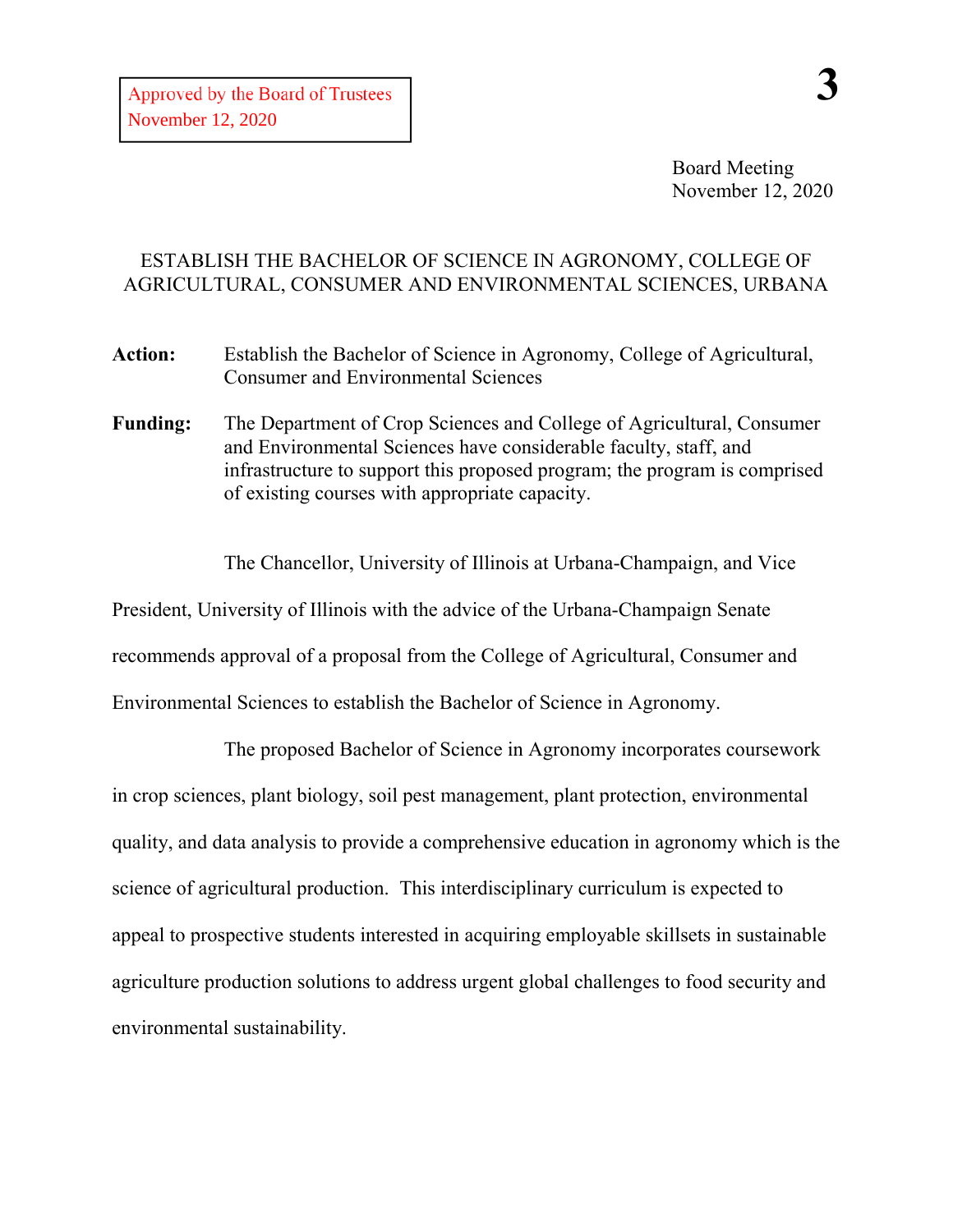Along with the Bachelor of Science in Plant Biotechnology proposal from the Department of Crop Sciences that was approved by the Board of Trustees in March, 2020 and by the IBHE in September, 2020, the current proposal to establish the B.S. in Agronomy represents consolidation of the concentrations within the existing B.S. in Crop Sciences. Companion report items request the elimination via phasedown of the concentrations in Crops, Plant Protection, Plant Biotechnology and Molecular Biology, and Biological Sciences within the B.S. in Crop Sciences. Through the establishment of the B.S. in Plant Biotechnology and the proposed B.S. in Agronomy, these concentrations are essentially consolidated and elevated to two majors. This elevation will make the areas of study more visible to prospective students and to employers. This reorganization is in alignment with recommendations from a Department of Crop Sciences selfevaluation and external review. Those reviews determined a comprehensive offering of agronomy is lacking in the current undergraduate curricular structure. This is limiting student enrollment and disadvantages key employment opportunities. The establishment of the B.S. in Agronomy will enhance student identity, provide greater prominence to this area of diverse expertise in crop sciences, and address student needs while preparing them with skillsets for known employment opportunities in agriculture.

Current facilities, including library resources, are adequate to support the program. Capacity exists within departmental courses that will serve as core courses for the major. These courses already exist as part of the degree requirements for the current concentration structure in the B.S. in Crop Sciences. The Crops, Plant Protection, Plant Biotechnology and Molecular Biology, and Biological Sciences concentrations within the

2